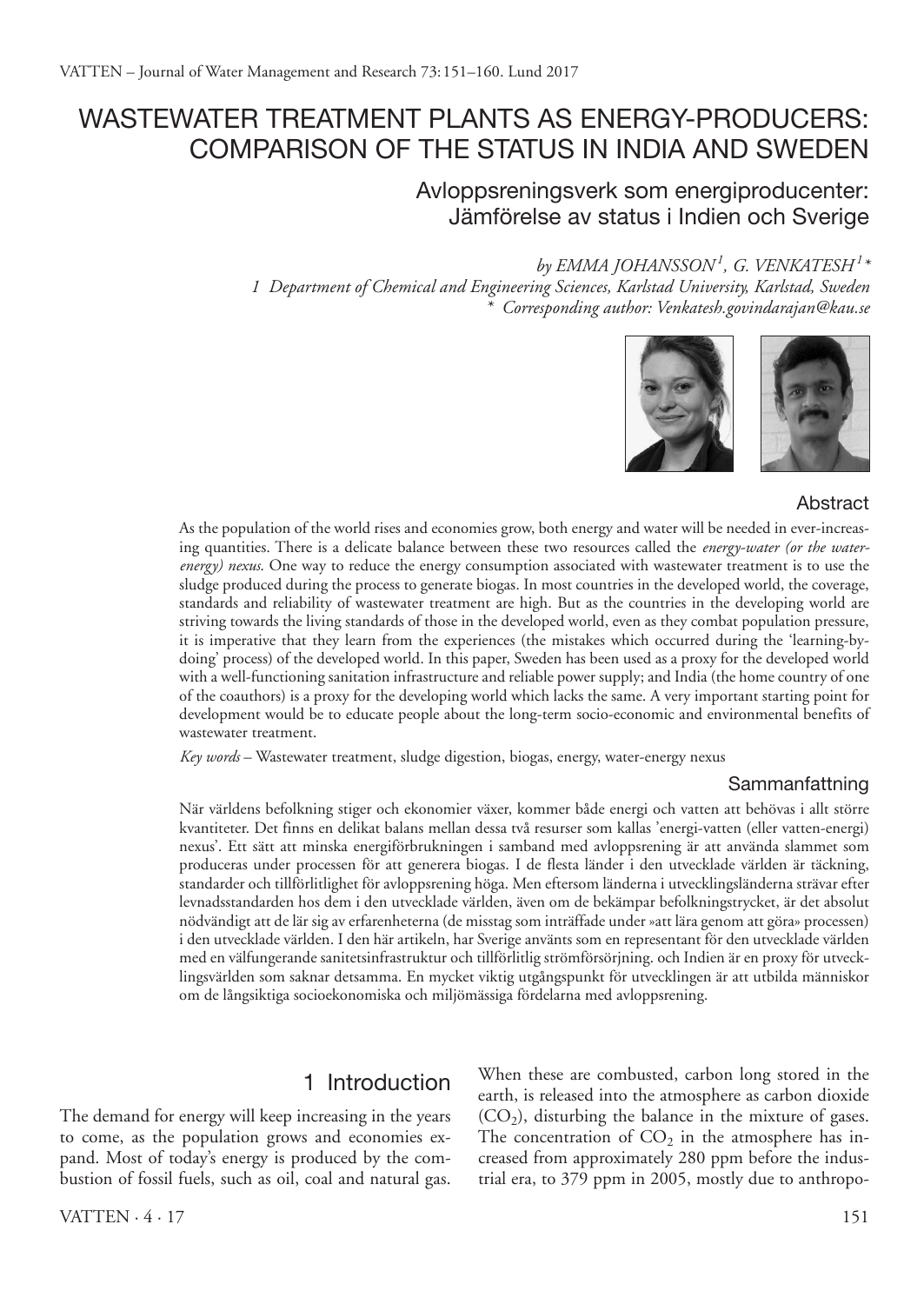genic causes (Solomon et al. 2007). In March 2015, it crossed 400 ppm for the first time (Imster, 2015). The combustion of fossil fuels results in not only greenhouse gas (GHG) emissions but also particulate matter which sullies the atmosphere, creating smog and increasing the incidences of asthma and allergies as well as more serious conditions such as lung cancer and heart diseases (Appels et al. 2011). To curtail the emissions of GHGs and abate pollution but still satisfy the demand for energy it is necessary to explore new renewable energy sources.

Access to clean water is also a growing concern. The importance of a secure supply of clean water cannot be overstated – it is necessary for human health as well. Polluted water can cause various diseases, decrease the fish population and the diversity of fauna in and close to bodies of water. Because of the paucity of wastewater treatment facilities, copious amounts of human waste are released into rivers and other water bodies which then are contaminated by pathogens, heavy metals and excess nutrients such as phosphorus and nitrogen. While the pathogens and heavy metals cause illness and poisoning in humans and animals that come in contact with the water directly or through contaminated crops, the nutrients create a deficiency of oxygen that makes for an unfavourable living environment for most marine organisms and might also cause hypoxia in human beings (Naturvårdsverket, 2014; Frérot, 2011).

There is a complex, and thereby interesting, relationship between water and energy. This is called the *water – energy nexus* and the interdependence is important to consider when designing an urban society to reduce GHG emissions and combat water shortage (Nair et al. 2014; Venkatesh et al. 2014).

#### 1.1 Waste to energy

When wastewater is treated in a wastewater treatment plant (WWTP) the suspended solids are separated out as sludge. This sludge contains a high amount of organic matter as well as different nutrients and pathogens, which can create a problem if released, untreated to the environment. One way of tackling this problem is to digest the sludge (Aiyuk et al. 2006). Digestion in an anaerobic environment reduces the sludge volume, as the microorganisms consume the organic material and pathogens are destroyed. Biogas is generated as a byproduct during the process. It is composed of methane  $(CH<sub>4</sub>)$  and  $CO<sub>2</sub>$  (along with smaller amounts of ammonia, hydrogen sulphide etc.). This means that all WWTPs have the potential to be power producers. The power produced can be used within the plant and thus the need for energy from the power grid can be reduced, or the biogas can be up-graded to vehicle fuel. This would also bring down the operating expenses of a WWTP, making the investment economically-attractive. Additionally, water pollution can be curbed and GHG emissions abated significantly.

#### 1.2 Developed world vs developing world

To tackle the imminent climate issues, it is imperative that countries in the developing world do not make the same mistakes, those in the developed world made in the past. If the developing world aspires to the same living standards of the western world, that would entail a rapid rise in the consumption of resources (water, energy and materials), and the planet may not be able to sustain life in the way we know it, in the longer run. In order to avoid this, measures must be taken to help these countries develop in a more sustainable manner by helping them bypass the unsustainable methods of energy production through the burning of fossil fuels and head straight to extensive use of renewable energy. While the western world is working on altering its energy production methods by investing in new wind turbines and solar panels and converting existing power plants to be able to utilize renewable fuels, the developing world does not yet have a full-fledged infrastructure for energy production and distribution. This actually presents the developing world with a good opportunity of developing sustainably from here onwards.

However, before embarking on this journey of sustainable development, understanding the reasons for the status quo which prevails in the developed and developing worlds will be necessary. The motivations behind this paper are as under:

- 1. To present a strong case for capacity development for wastewater treatment and biogas production in the developing world.
- 2. To study the challenges and obstacles, as well as the opportunities and possibilities in this context.
- 3. As an overarching goal, to contribute to nurturing a problem-solving attitude and a will to progress towards a cleaner, greener, securer and more sustainable future.

By using Sweden as a proxy of the developed world with reliable power supply, clean environment and no scarcity of food and comparing it with India (which has an energy shortage of 8%, with frequent power outages, polluted rivers and poverty, compounded with a yawning gap between the rich and the poor, according to Government of India (2009)), as a proxy for the developing world, the paper discusses if a sustainable water supply, wastewater treatment and energy supply infrastructure, like the one which prevails in Sweden, can be developed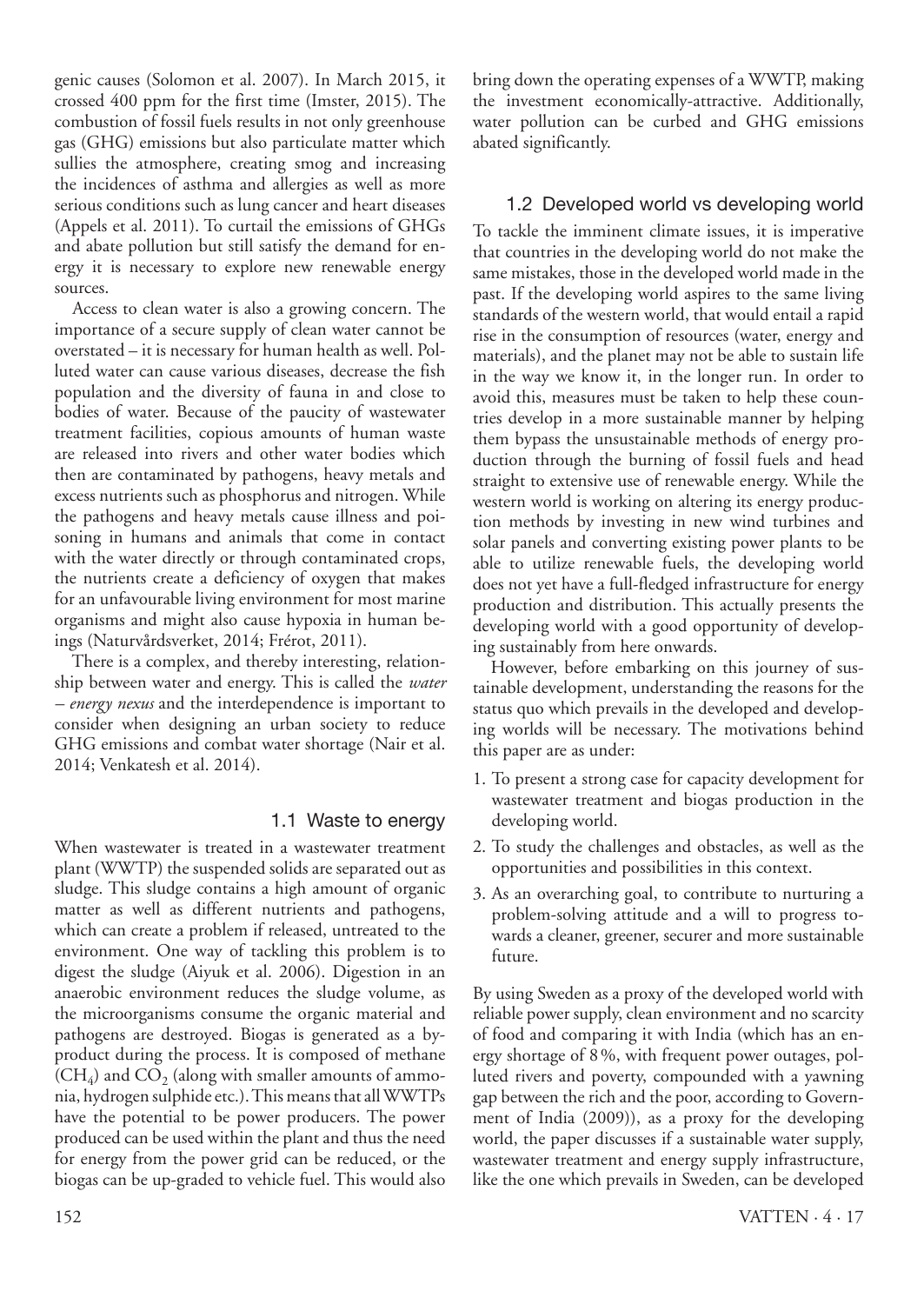in India and made compatible with the socio-economic clime which one finds in the country. The paper can also be looked upon as a modest attempt to inspire future collaboration between India and Sweden (and more generally between the developing world and the developed world) in the field of wastewater treatment and biogas utilisation for energy production within WWTPs. It takes the form of a review which studies the differences between the developed and the developing world as regards to the utilization of biogas from sludge in WWTPs. It adopts a holistic approach by factoring in a multitude of factors and aspects, political, legal, economic, environmental and social, for the expansion and development in this field.

# 2 Methodology

#### 2.1 Literature review

This paper is based on a review of selected articles on wastewater treatment and biogas generation from sewage sludge, found by searching for the terms *sludge treatment, biogas and wastewater* among the keywords of relevant scientific journals, accessed through the university library. Some policy documents were also reviewed to understand the governance aspect in India and Sweden, which were chosen as proxies for the developing and developing worlds respectively. Even though these two countries were chosen as proxies, publications focusing on other countries in the world have also been reviewed and referred to. Five articles each from the developing and developed world were accessed and read.

In case studies from the developed world (Japan, the USA, Slovakia, Denmark etc.) focus was placed on biogas production in connection with WWTPs, how this was utilized and techniques to improve the methane production. In the studies from the developing world (Ghana, Nigeria, Indonesia, China etc.), owing to the fact that well-functioning WWTPs are not so common, more emphasis was placed on the cases that discussed sanitation issues and the application of biogas on a household level to satisfy some of the heat energy needs. This is to create a foundation to work from and find indications of where problems might occur when projects are initiated to introduce biogas production in WWTPs.

The two proxy countries were examined through a large collection of articles concerning wastewater treatment and energy production. This created a comprehensive view of the state of wastewater treatment in both nations and the environmental concerns regarding this as well as the major differences which place the two countries in 'different camps', so to say.

#### 2.2 Other sources of information

To gather further information, foremost regarding the stance of the local population of India and query about the biogas potential and wastewater treatment from an expert's point of view, several email exchanges were conducted with skilled professionals in the fields of sanitation, water supply security and energy – from government and academia.

# 3 Results – Status in the developing and developed worlds

#### 3.1 Developed world

In the USA, as per Shen et al (2015), barriers such as an absence of monetary incentives and inadequate biogas volumes can surely be overcome to make energy recovery from wastewater a more lucrative proposition. In the Slovak Republic, Bodik et al. (2011) researched 49 WWTPs and concluded that there was scope for an increase of biogas production. In Japan, according to Komatsu et al. (2007), the co-digestion of rice straw with sewage sludge was recommended, as a method to improve dewaterability of the sludge, decrease the ammonia-nitrogen concentration and increase the  $CH_4$ -yield  $(66–82\%$  more CH<sub>4</sub> for the mesophilic digestion and 37–63% for the thermophilic). In the EU, a lot of effort is being (and will be) put into making the sludge an energy source, through a number of different methods (Fytili & Zabaniotou 2008); however, the Danish government also has a goal that the country's sludge should be of such high quality that at least 50% can be used for agriculture (Jensen & Jepsen, 2004).

#### 3.2 Developing world

Adeoti et al. (2000) has investigated the economic benefits of installing 6-m<sup>3</sup> family-sized biogas digesters in Nigeria. Since Nigeria is an oil-exporting country with easy access to fossil fuels, it is important for any alternative fuel to be economically-attractive if it is to be a realistic alternative. Rupf et al. (2015) have explored the obstacles to widespread installation of household biogas digesters in the sub-Saharan areas since it has the potential to improve energy supply, sanitation and food security. Bensha et al (2010) have discussed the prospect of connecting public toilets to biogas digesters to improve sanitation. Kerstens et al. (2016) has developed a planning framework for wastewater and solid waste services in Indonesia as a tool to apply the government's policies in the development of these services nationwide in a comprehensive way. In China, the energy consumption of water and wastewater treatment (the country has a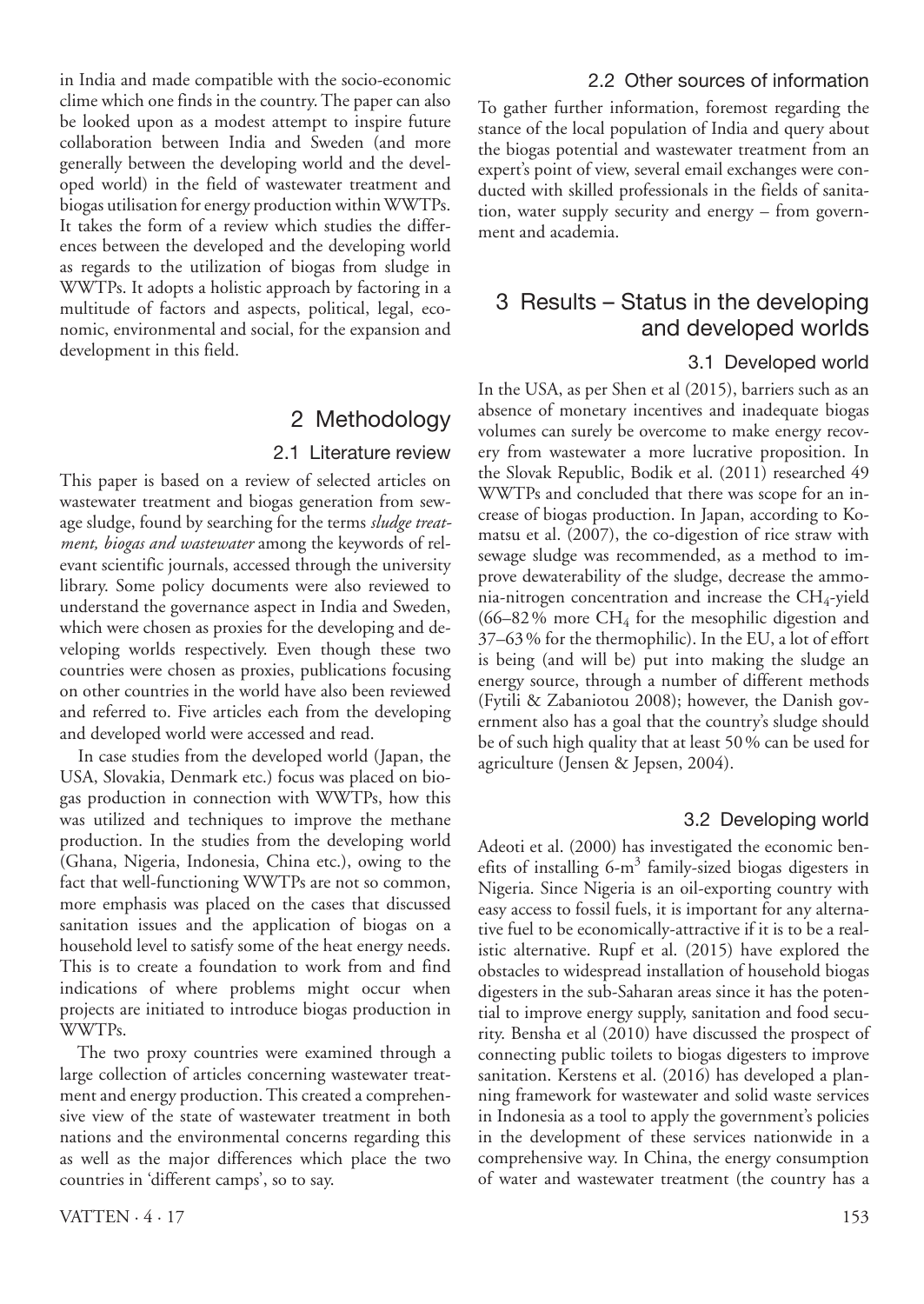total of 3508 functioning WWTPs) accounts for close to 1% of the total energy consumed in the country, visà-vis a share of 3% for the USA (Zhang et al. 2016).

#### 3.3 The cases of Sweden and India

There are many differences in the way wastewater and sludge are handled in Sweden and India. All the wastewater generated in Sweden goes through an extensive cleaning process before it is released into natural water bodies, while in India no more than 31% of the wastewater is processed; and even when it is, the degree of treatment is not adequate. When seen from the perspective of the population of India, it at once becomes clear that the quantities of wastes released with the sewage have an adverse impact on the environment, and also imply that a useful renewable energy source is wasted (Khursheed et al. 2016). In Sweden, it is fairly common to digest the sludge created during the wastewater treatment and thereby produce biogas. Not only does this lessen the sludge volume and eliminate pathogens, but it also creates an additional source of income by way of generation of renewable energy (for use as heat, electricity or transportation fuel) (Naturvårdsverket, 2014).

#### 3.3.1 Status of wastewater treatment and biogas production in Sweden

#### *3.3.1.1 Wastewater treatment*

Today all wastewater in Sweden is treated before release to the sinks. About 95% is treated by biological, chemical and mechanical processes while the remaining 5% is treated mechanically and biologically on a smaller scale, in holiday homes etc. The  $BOD<sub>7</sub>$  concentration of the effluent wastewater from the WWTPs has to be reduced to 15 mg  $O<sub>2</sub>/l$  (Naturvårdsverket, 1994).

In 1940, there were only 15 facilities in Sweden. In the 1960s, when the Swedish Environmental Protection Agency (Naturvårdsverket) was established, grants worth 5 billion SEK (in today's value), were committed to the building of more WWTPs.

#### *3.3.1.2 Biogas production*

Biogas was first produced in Sweden in the mid-20<sup>th</sup> century to reduce sludge volume and odour in relation to WWTPs with the added benefit of eliminating infectious matter (Olsson & Fallde, 2015). The total biogas potential from WWTPs and the animal husbandry sector is estimated to be 10.6 TWh/year; with the addition of forestry-sector waste products into the mix, likely to increase the potential by 59 TWh/year (Avfall Sverige, 2008). Of Sweden's approximately 2000 WWTPs, only 135 are equipped with sludge digesters, as most of the others are very small to warrant the setting-up of a digester. If distances between WWTPs are not too great,

the sludge from a smaller one is sometimes transported to a bigger one equipped with a digester for biogas generation (Naturvårdsverket, 2014). What all the WWTPs in Sweden have in common is access to a steady and abundant supply of organic waste matter.

In 2014, 1.8 TWh of energy were produced from biogas in Sweden, of which 57% was upgraded to vehicle fuel, 24% used for heating, 3% for electricity generation, 4% used for industrial purposes, while the remaining 11% was flared off (Energimyndigheten & Energigas Sverige, 2014) The use of upgraded biogas as a vehicle fuel in Sweden is a tool to reach the EU's objective of having 10% renewable energy in the transport sector by 2020 and to lessen the dependency on imported oil in the geopolitical scenario that prevails at the time of writing.

#### *3.3.1.3 Raison d'etre*

Swedish culture, policy and education facilitate constructive thinking and a progressive approach to environmental issues and climate change. The welfare state model inculcates the significance of a clean environment and its influence on health, the economy and the future in general. Sweden, being a member of the European Union, abides by the EU's targets, two of which are the decrease in GHG emissions in 2020 vis-à-vis 1990 and the promotion of biofuels to account for at least 10% of the vehicle fuel consumed in the country, by 2020.

#### *3.3.1.4 Development*

In Sweden, methods for increasing methane yield, nutrient capture and energy efficiency in WWTPs are being developed to tackle environmental challenges. In an endeavour to use wastewater treatment as a possible tool to decrease GHG emissions, Levlin (2010) explored the opportunity of increasing the biogas production related to WWTPs. But, if a maximum amount of organic matter is used for biogas production there will be a carbon deficiency for the biological nutrient removal. To solve this problem, new methods for nutrient removal without a carbon source need to be developed. It is suggested that struvite precipitation and anammox might be suitable methods to solve this problem.

Source control systems used to separate urban food waste and domestic wastewater, which contains black water (faeces and urine) and grey water (not originated in toilets), have the ability to increase energy and nutrient recovery in waste and wastewater systems. In a study carried out by Kjerstadius et al. (2015), it was discovered that source control systems have the potential of increasing biogas production by more than 70%, by using an initial hydrolysis step; and also yielding more phosphorus and nitrogen as bio-fertilizer (Svenskt Gastekniskt Center, 2010).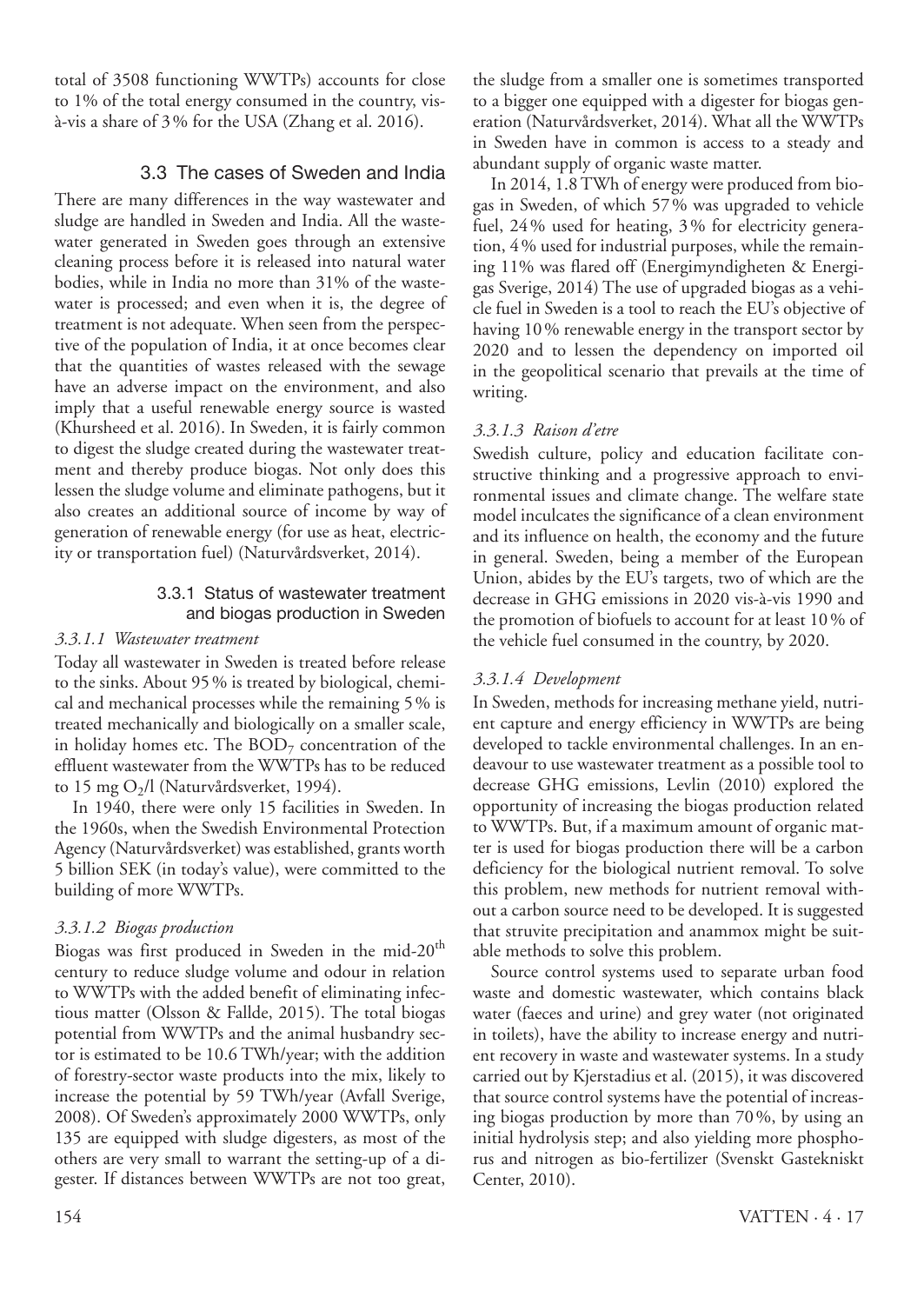#### 3.3.2 Status of wastewater treatment and biogas production in India

#### *3.3.2.1 Wastewater treatment*

No more than 31% of the wastewater generated in the country is treated before discharge. In the late 1970s, water pollution gained some attention and most of the WWTPs existing today were developed under various river action plans for the major rivers since then. Amongst others there have been projects such as the Ganga Action Plan (GAP), and Yamuna Action Plan (YAP), both having as their end-goals the construction of more WWTPs to increase the treatment capacity. Activated sludge treatment was favoured in the GAP, and up-flow anaerobic sludge blanket process in the YAP. In cities with more than 100 000 inhabitants, activated sludge is the commonly-used technology with 59.5% of the installed capacity, with up-flow anaerobic sludge treatment accounting for 26% (Kaur et al. 2012, Khursheed et al. 2016).

However, these projects have had limited success. Owing to economic infeasibility, there is little interest in investing in wastewater treatment despite the advantages of a cleaner environment and a more reliable water supply, both of which become manifest in the medium-tolonger run. Old, leaking sewage pipes release wastewater to the surroundings, and compounded by the heavy rainfall in the monsoon, the biota gets negatively impacted. Some WWTPs which have already been constructed are not functioning, for financial reasons, and those that are, happen to be in an unsound state, running much below or above their designed capacities. The prescribed  $BOD_7$ -limit of 30 mg O<sub>2</sub>/l after treatment (Central Pollution Control Board, 2015), vis-à-vis 15 mg  $O_2/l$  in Sweden, is often not reached. Water that does not meet the required discharge standards is however utilised in some places for irrigation; the nutrients in the effluent wastewater reducing the need for artificial fertilizers by up to 25% (Khursheed et al. 2016).

#### *3.3.2.2 Biogas production*

Most biogas is generated in India in small-size digesters (in individual homes for instance) in rural India, and used for cooking and lighting, and are fuelled by cow dung, night soil and food waste (Surendra et al. 2014). Very few WWTPs however, are equipped with biogas digesters, and even if a WWTP has one, it does not automatically follow that it is always utilised. Biogas is often flared and exergy destruction happens in the process, while the conversion of methane to biogenic  $CO<sub>2</sub>$  is the only saving grace (Khursheed et al. 2016). If biogas was produced on a larger scale and partly used to generate electricity, and partly upgraded to vehicle fuel, it would help to reduce  $CO<sub>2</sub>$  emissions not only during the production of electricity but also on the upstream of the mine-to-power-plant life-cycle of the fuel. Fossil fuels are often transported a long way from distant oil fields and coal mines while biogas is a locally-produced energy source. This improves the self-sufficiency of the region and lessens the vulnerability in case of conflict or damage to infrastructure crucial to energy transfer.

#### *3.3.2.3 Raison d'etre*

India is a country with a high percentage of people living below the poverty line. The rate of urbanisation has been increasing over time, and a good proportion of urban inhabitants are slum-dwellers who lack free access to a well-functioning toilet. This results in environmental degradation, as the surroundings get sullied. The common belief, more often than not, is that individuals cannot make a difference by setting examples and acting differently and that it is the elected government's duty to improve sanitation conditions for all (World Bank Group, 2015). Poverty often implies illiteracy. Education, if imparted to poorer people, will enable them to understand better how the systems in the world work, and how things are interconnected. For most people, the topmost priorities are procurement of food/nutrition and good health, but without education and awareness generation, it is difficult to make them understand the strong nexus that exists between water quality and health. Measures to improve water quality entail large investments and it is easier for the local governments to lobby for actions that give immediate profit – such as large food supplies, generation of employment opportunities and healthcare facilities. As people start understanding the importance of a clean water supply, they can put some positive pressure on the government to prioritize the construction and proper care of WWTPs (Government of India, 2009b; NIPFP, 2009; World Bank, 2006).

# *3.3.2.4 Case studies investigating*

#### *the critical components to success*

There are a number of projects in the fields of environment, sanitation and energy in India that have been performed with varying degrees of success. Chatterjee et al. (2016) has explored the differences in efficiencies of different technologies currently used in WWTPs, in five decentralized and one centralized WWTP in Kolkata in eastern India. A centralized WWTP might not be a sustainable solution for a developing country, where power supply is unreliable and operation cannot be ensured with only one treatment facility for an entire town. Small-scale, adaptable treatment units, on the other hand, may be better options. It has been suggested that regular performance monitoring, education of staff and proper operation of the facility is indispensable for effective wastewater treatment.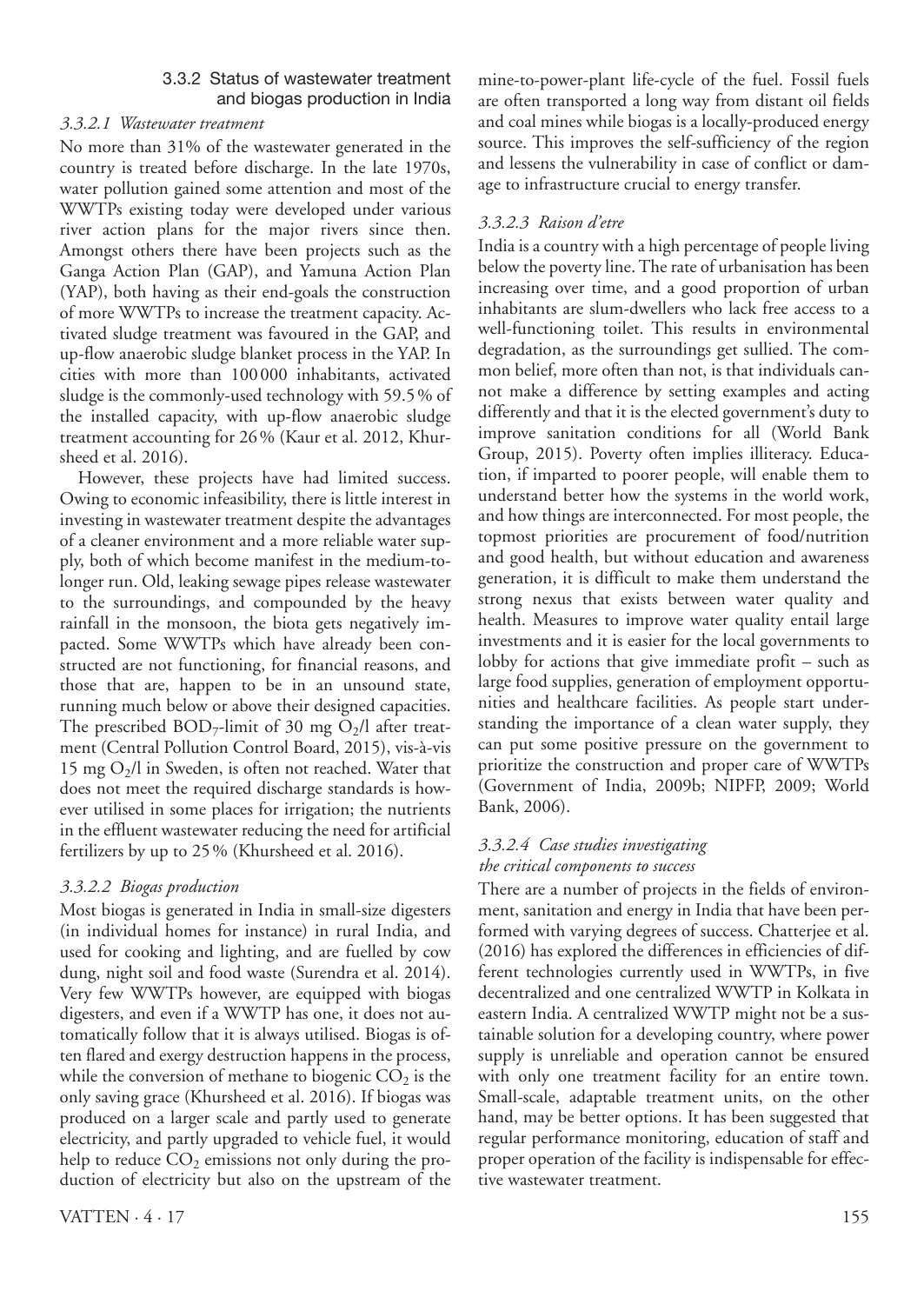Problems related to water-borne diseases, unhygienic living conditions, flooding and overflowing drains in the cities of Puri (Orissa, eastern India), Surat (Gujarat, western India), Chennai and Namakkal (Tamil Nadu, southern India) and Indore (Madhya Pradesh, central India), have been discussed by Surjan & Shaw (2008). These authors have further stated that cooperation among all stakeholders – government, civil society and the private sector – facilitated the alleviation of these problems by way of cleaning, renovations and infrastructural changes. Sirsi, (Karnataka, southern India) is a success story regarding biogas utilization. Close to 43% of the rural households had dung resources to operate a biogas plant in 2001. Of these, about 65% already had one built and all of them were working satisfactorily at the time this analysis was done. Bhat et al. (2001) have explained how this experience can be used for further development.

Water resources are a vital asset in the world, but they are limited in nature. This makes a bouquet of strategies – reuse of treated wastewater (water recycling), drought and flood management, rainwater harvesting etc. – indispensable for the country (Kumar et al. 2005).

The major cities of India generate about 38,354 million litres of wastewater daily, of which approximately 11,786 million litres are channelled to WWTPs.

If 0.07% of this is digestible organic solids (Templeton & Butler, 2011) presumably with the same density as water and there is a biogas potential of 195  $Nm<sup>3</sup>$ CH4/tonne total solids (Avfall Sverige, 2008) and 9.67 kWh of energy can be produced per  $Nm^3$  CH<sub>4</sub> (Biogasportalen, 2015), there would be a biogas potential from the wastewater passing through a WWTP of 1.56 MWh per day. If all the wastewater from all major Indian cities is collected and treated, and the sludge subjected to anaerobic digestion, the biogas potential will rise to 5 MWh/day. Since coal dominates the electricity mix in India, assuming a GHG-emission-coefficient of 900 g  $CO_2$ -eq/kWh for coal-sourced electricity (Mölndalenergi, 2015), replacing it with the biogas-sourced electricity would reduce GHG emissions by 1663 tons of  $CO<sub>2</sub>$  per year or 4557 kg  $CO<sub>2</sub>$ -eq per day. In addition, the transport costs and emissions related to the movement of undigested sludge to landfills can be drastically reduced (or totally avoided, in the best case possible).

### 4 Discussion

With a rapidly growing population and urban sprawl, the requirement for improved sanitation is vital for India. Water supply is a primary concern, especially during the summer months when water sources dry up, but sanitation issues are given short shrift (Mohapatra, P.

2016). Respect for nature is an essential part of the Indian mindset with nature worship (pagan influence, one can say) being quite common. However a proper understanding of the mutually-sustaining or mutually-damaging relationship between humans and the environment is lacking. With the population growing steadily, defecating out in the open is no longer sustainable, from both social and environmental points of view. (The World Bank, 2006; Kansal, A. 2016).

Situations in different towns, villages and cities are different from each other and hence one cannot have a single 'one-size-fits-all approach' to sanitation challenges. The participation of people, their cooperation and support are essential for the success of sanitation projects regardless of their magnitudes (in terms of scope, time period, investments etc.) (Mohapatra, P. 2016).

#### 4.1 Problems

Despite the advancements in wastewater treatment technology, introduction of new technologies, methods and approaches in the Indian sanitation sector is difficult owing to fear of failure and criticism on the part of the authorities. Because of tradition and social structure, people do not feel that they would benefit by adopting the developed world's solutions when it comes to wastewater treatment and sanitation in general. There also seems to be a mindset that makes people think that they cannot make a difference and that it is up to the government and technological advancements to solve environmental and climate issues.

When investments are made and WWTPs are constructed, it is not unusual that the treated wastewater does not reach the prescribed effluent-standards. Inter alia, when the projects are implemented, the people concerned are not consulted adequately. Also, at times, the design does not factor in all the relevant factors necessary for attaining the desired set of outcomes. There is a lack of skilled personnel, which results in improper operation of the WWTPs as well as poor design of the facilities which thereby do not work to their full potentials. Problems such as leaking pipes can cause a huge difference in the amount of sewage reaching the WWTPs.

Investing in a WWTP in India today is not a lucrative affair since the cost associated with the treatment is much greater than what can be earned from the consumers over the lifetime of the plant; necessitating the government to 'subsidise' and plug the deficit. The ageing and inadequate sewage-pipeline network that needs to be rehabilitated and also expanded, is a critical one. There are also open channels of polluted water which need to be attended to, as these are used as dumping sites for all kinds of wastes – hazardous ones as well.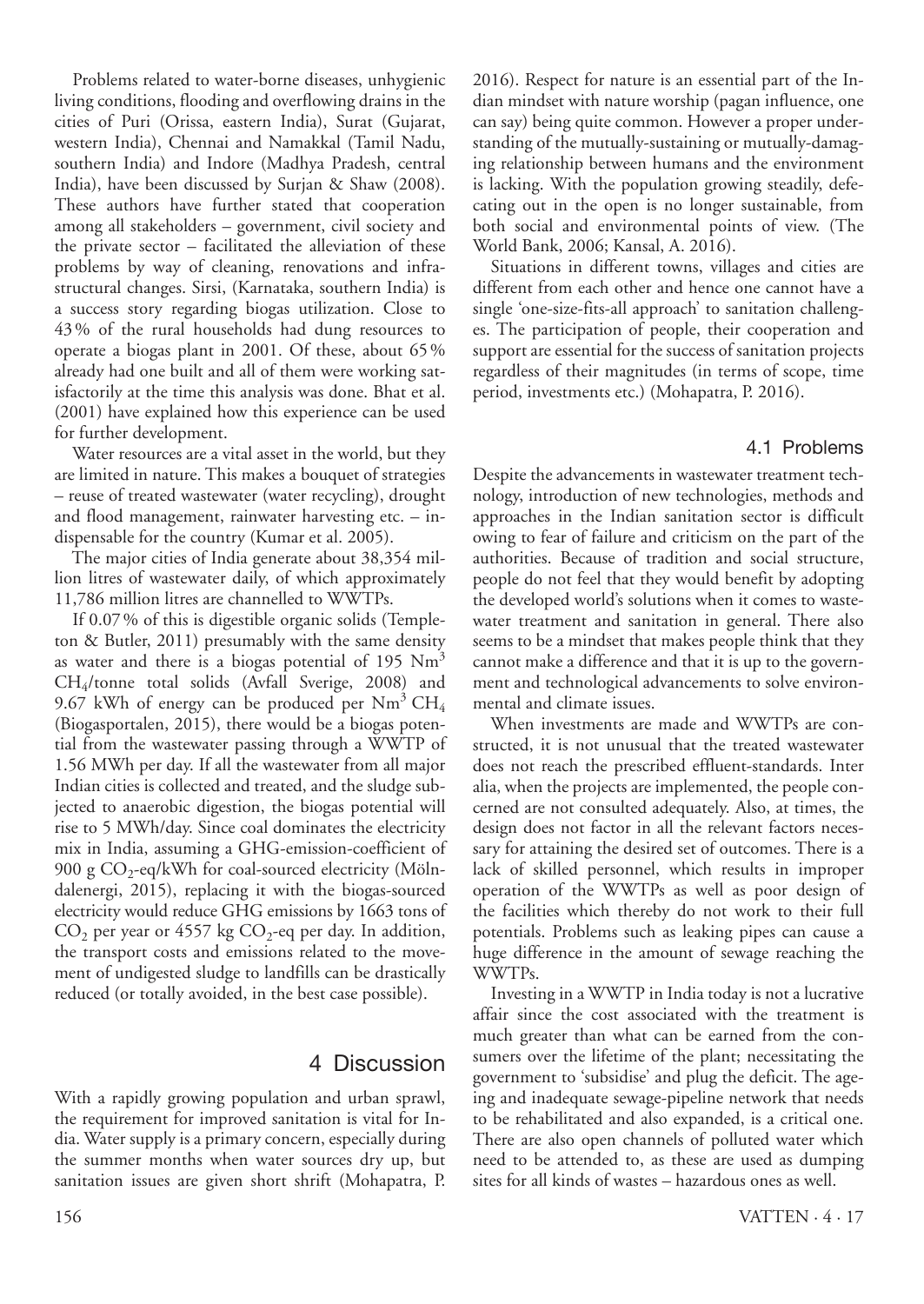#### 4.2 Possible solutions

Foreign enterprises have the possibility of helping to get projects started at a grassroots level, demonstrate the benefits of new technologies that have been tried, tested and trusted in other countries, and thus generate the 'inspiration' needed to progress towards a cleaner future.

The most powerful asset of a country is its population. If the population of India could be convinced of the benefits of a well-functioning sanitation network, many battles can be won and great improvements can be made. To achieve this, education is the primary tool. People need to be made aware of what they can and must do to prevent the spread of water-borne diseases and apprised of the overall socio-economic benefits of a well-developed sanitation infrastructure. Repositioning and projecting WWTPs as employment-generators for the local population – all through the life-cycle – will be a much-needed image-building exercise.

No matter how many WWTPs are constructed, it may all come to nothing, if they don't function properly. It is crucial that the effluent is tested on a regular basis to make sure that the standards of pollution are reached and if not, something must be urgently done about it. With the technology available today, it is possible to create smart solutions to operate pumping stations and WWTPs to optimize the process, as well as a proper asset inventory and customer database, to make the wastewater (and sludge) treatment processes as efficient as possible. Well-functioning WWTPs and their personnel should be rewarded to encourage others to reach the same level of efficiency.

It is possible to refine by-products from the treatment process and generate revenue from the sale of the same. The sludge per se, can be sold as fertilizer or nutrients can be extracted from the sludge and then used for fertilizing the soil. In this paper though, the focus has been on the generation of biogas from sewage sludge. The gas can then be sold as it is or can be upgraded to vehicle fuel or be used for heating and/or electricity-generation purposes. The heat can be used in plant to provide the temperature needed (30–40°C) during the anaerobic digestion and the electricity can cover at least up to 40% of the energy requirements within the WWTP. What is done with the biogas depends on the prevalent local situation. In those parts (states or regions) of India, where the electricity mix has a significant fraction of renewable energy – hydropower or wind for instance – the biogas can be upgraded to transportation fuel. Elsewhere, electricity generated from it can replace a fraction of the electricity the WWTPs source from the grid. If a WWTP cuts down its purchases from the electricity grid, the reduction in indirect GHG emissions attributable to the functioning of the WWTP, makes it a strong candidate for carbon credit financing.

As far as the status of the sanitation infrastructure is concerned, countries vary from one another owing to a combination of factors. In India, with its large population, it can be difficult for individuals and small societies to see how they can make a difference. Often, passing the buck is quite common, and not wanting to be the first one to initiate a change is a common human failing. In Sweden, however, this failing does not manifest itself. Being relatively sparsely populated, everybody truly has the possibility of making his/her voice heard and contribute meaningfully to bringing about much-needed changes. If this could be replicated in India on a larger scale (the ratio of Swedes to Indians on the surface of the earth is approximately 1:125) one can easily visualize the dramatic changes that would be made possible in the country. If establishments working with the sanitation issues in India could be supported by strong and influential foreign partners that have already tried relevant and implementable solutions, the necessary stimulus will be provided instantly.

In Swedish WWTPs, there are many strict regulations and routines for optimum performance and to ensure that the given standards are reached. This is regulated through a strict monitoring system with regular analysis of water quality with immediate adjustments and interventions if the results are found to be unsatisfactory. If this stricter testing process were used in India, the functioning of the WWTPs would have to improve, but it would only be possible if they were given the funds, technology and expertise necessary to invest in rectifications.

With the better economic situation in Sweden, the connection fees for households to the WWTP can be higher than those in India. Because of this, the Swedish WWTPs are largely self-sustaining. The challenges faced by WWTPs in India, in this regard, have been discussed earlier in the paper. To help surmount these challenges, the upper class with better economic means should step in and be willing to carry a bigger part of the economic burden to create the possibility to maximise the utilisation of WWTPs. This would make it possible to improve the environment quicker, and both the rich and the poor can benefit therefrom.

# 5 Conclusions and recommendations

Wastewater treatment is not a prioritized issue in India, when compared to Sweden. This, as discussed, is due to a complex combination of reasons – tradition, the economic situation that prevails, and lack of awareness, *inter alia*. This creates an unfavorable setting in develop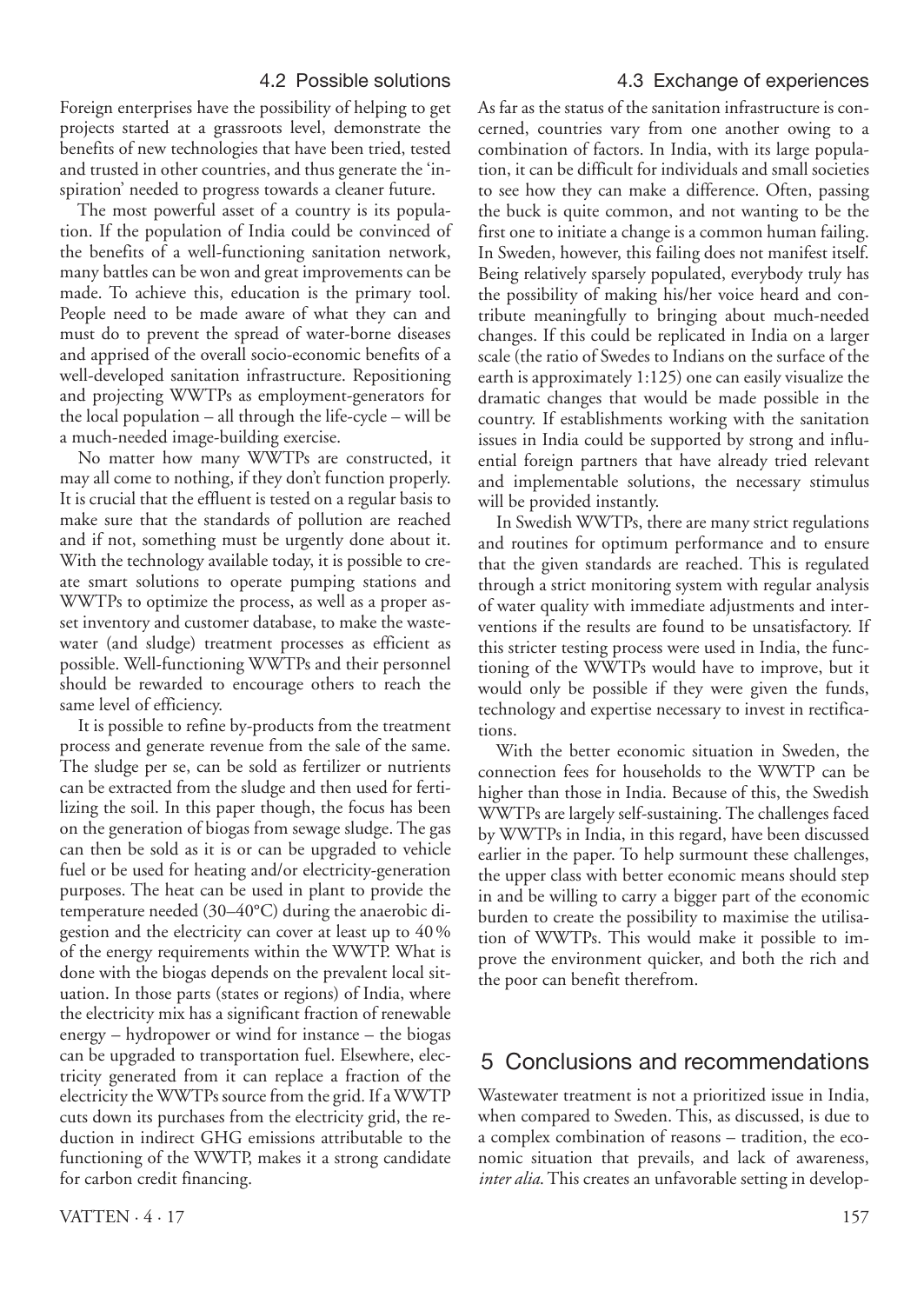ing countries like India, for investments in WWTPs and government officials are reluctant to invest, fearing failure and criticism. The WWTPs already constructed often perform badly due to unsuitable design, poor operation and maintenance. The economic infeasibility is a strong deterrent as well.

To surmount these challenges, one has to stress on the importance of education and awareness generation. Educating the local population about the importance and necessity of wastewater treatment, its role in restricting and eliminating eventually, the spread of waterborne diseases, and the slow but steady improvement in the economic situation that this will bring about, is something which authorities have to invest time and money in. The local population apart, it is also extremely necessary to educate the WWTP-personnel to make sure that the plants function reliably and efficiently.

Economic feasibility – a good return on investment – is crucial for the success of ventures in this sector. This can be guaranteed by considering the anaerobic digestion of sewage sludge as a 'source of energy for the plant' and thereby a contributor to the lowering of energy expenditure in the medium-term. If the environment can be factored in by means of awareness generation, as a vital third pillar of sustainable development, investments in biogas generation and the benefits of the utilisation thereof, will be easily appreciated as an environmental good.

In short, collaborative projects among research groups and universities in the countries of the developing and developed world, have the potential to transfer knowledge, and combat local problems which have global implications.

#### **References**

- Adeoti, O., Ilori, M.O., Oyebisi, T.O. & Adekoya, L.O. (2000) Engineering design and economic evaluation of a familysized biogas project in Nigeria. Technovation, 20 (2), 103– 108.
- Aiyuk, S., Forrez, I., Lieven, D.K., van Haandel, A. & Verstraete, W. (2006) Anaerobic and complementary treatment of domestic sewage in regions with hot climates—A review. Bioresource technology, 97 (17), 2225–2241.
- Al Seadi, T., Rutz, D., Prassl, H., Köttner, M., Finsterwalder, T., Volk, S. & Janssen, R. (2008) Biogas Handbook. Esbjerg: University of Southern Denmark Esbjerg.
- Appels, L., Baeyens, J., Degrève, J. & Dewil, R. (2008) Principles and potential of the anaerobic digestion of waste-activated sludge. Progress in Energy and Combustion Science, 34 (6), 755–781.
- Appels, L., Lauwers, J., Degrève, J., Helsen, L., Lievens, B., Willems, K., Van Impe, J. & Dewil, R. (2011) Anaerobic digestion in global bio-energy production: Potential and research challenges. Renewable and Sustainable Energy Reviews, 15 (9), 4295–4301.
- Avfall Sverige (2008) Den svenska biogaspotentialen från inhemska råvaror. Malmö: Avfall Sverige.
- Balkema, A.J., Preisig, H.A., Otterpohl, R. & Lambert, F.J.D. (2002) Indicators for the sustainability assessment of wastewater treatment systems. Urban Water, 4 (2), 153–161.
- Bates, B.C., Z.W. Kundzewicz, S. Wu and J.P. Palutikof, Eds. (2008) Climate Change and Water. TechnicalPaper of the Intergovernmental Panel on Climate Change, IPCC Secretariat, Geneva, 210 pp.
- Bekkering, J., Broekhuis, A.A. & van Gemert, W.J.T. (2010) Optimisation of a green gas supply chain – A review. Bioresource technology, 101 (2), 450-456.
- Bensah, E.C., Antwi, E. & Ahiekpor, J.C. (2010) Improving sanitation in Ghana – Role of sanitary biogas plants. Journal of Engineering and Applied Sciences, 5 (2), 125–133.
- Biogasportalen (2015) Energiinnehåll. [Elektronisk]. Tillgänglig: http://www.biogasportalen.se/FranRavaraTillAnvandning/VadArBiogas/Energiinnehall [2016-03-22].
- Bright hub engineering (2012) Activated sludge wastewater treatment calculations, [Elektronisk], Tillgänglig: http:// www.brighthubengineering.com/geotechnical-engineering/96062-spreadsheets-for-activated-sludge-waste-watertreatment-calculations/ [2016-05-02].
- Bodík, S. Sedláček, M. Kubaská & M. Hutňan (2011) Biogas production in municipal wastewater treatment plants – current status in EU with a focus on the Slovak Republic. Chemical and Biochemical Engineering Quaterly., 25 (2011), pp. 335–340.
- Central Pollution Control Board (2015) Status of Sewage Treatment in India, Ministry of Environment and Forests, New Delhi, India.
- Chatterjee, P., Ghangrekar, M.M. & Rao, S. (2016) Low efficiency of sewage treatment plants due to unskilled operations in India. Environmental Chemistry Letters, 1–10.
- Energimyndigheten & Energigas Sverige (2014) Produktion och användning av biogas och rötrester år 2014. Eskilstuna: Energimyndigheten.
- El-Fadel, M. & Massoud, M. (2001) Methane emissions from wastewater management. Environmental Pollution, 114 (2), 177–185.
- EPA (2010) Methane and nitrous oxide emissions from natural sources, United States Environmental Protection Agency, Washington DC, USA.
- Frérot, A. (2011) Water: Towards A Culture Of Responsibility, Durham, N.H.: New Hampshire, eBook Collection (EBSCOhost), EBSCOhost, viewed 13 May 2016.
- Fytili, D. & Zabaniotou, A. (2008) Utilization of sewage sludge in EU application of old and new methods–A review. Renewable and Sustainable Energy Reviews, 12 (1), 116–140.
- Government of India (2009a) India's Renewable Energy Sector – Potential and Investment Opportunities. India: Ministry of new and renewable energy.
- Government of India (2009b) INDIA: URBAN POVERTY REPORT 2009. India: Ministry of Housing and Urban Poverty Alleviation.
- Gupta, P., Shekhar Singh, R., Sachan, A., Vidyarthi, A.S. & Gupta, A. (2012) A re-appraisal on intensification of biogas production. Renewable and Sustainable Energy Reviews, 16 (7), 4908–4916.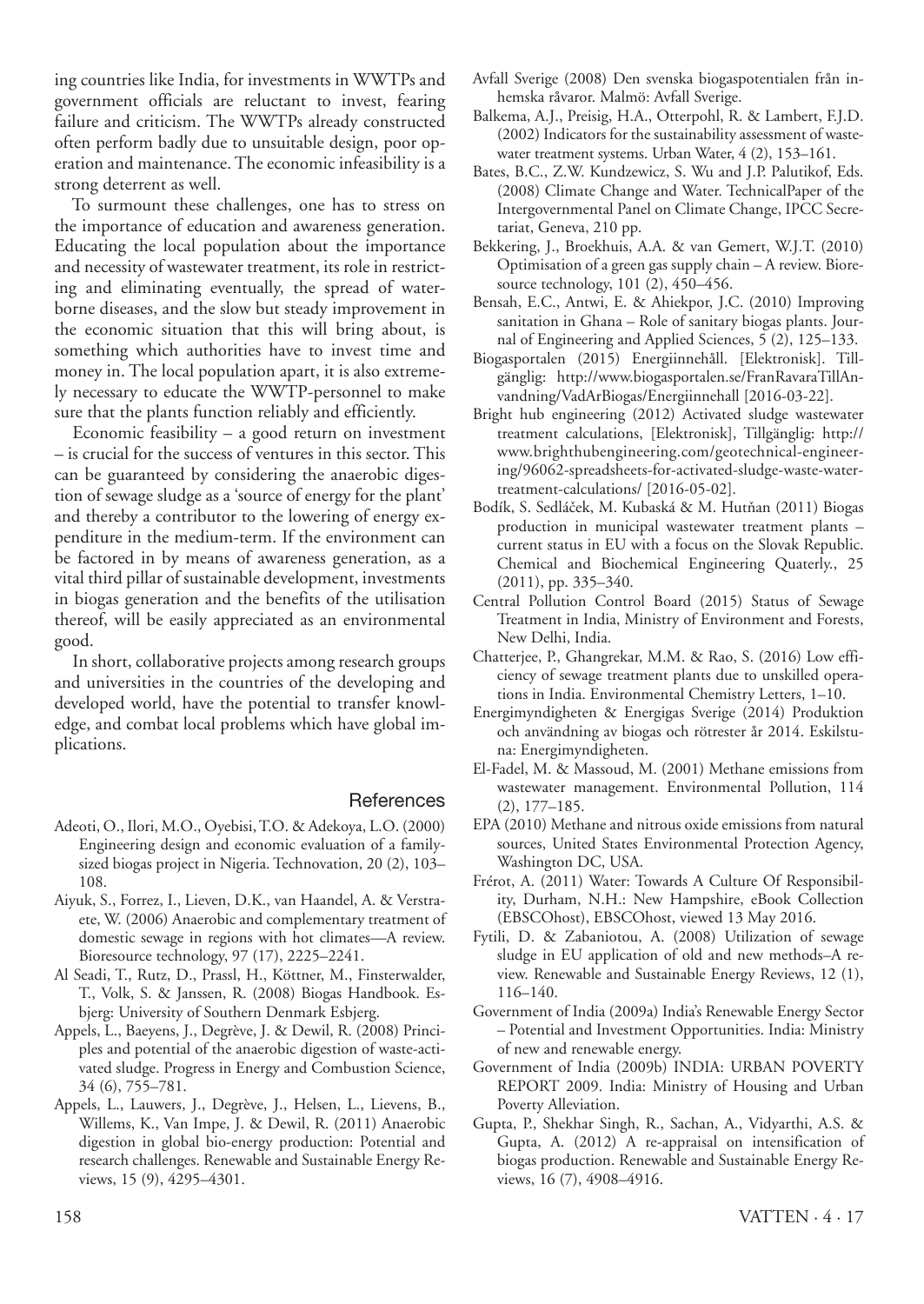- Haandel, A. & Lubbe, J. (2012) Handbook Of Biological Wastewater Treatment : Design And Optimisation Of Activated Sludge Systems, London: IWA Publishing, eBook Collection (EBSCOhost), EBSCOhost, viewed 17 May 2016.
- Imster, E. (2015) Atmospheric carbon dioxide levels hit record high. Earth/Human World /Science Wire. Accessed at http://earthsky.org/earth/global-carbon-dioxide-reachesnew-monthly-level, on 19 January 2018.
- Kapdi, S.S., Vijay, V.K., Rajesh, S.K. & Prasad, R. (2005) Biogas scrubbing, compression and storage: perspective and prospectus in Indian context. Renewable Energy, 30 (8), 1195–1202.
- Kansal, A., TERI, New Delhi, India. Personal e-mail & skype communication in April–May 2016.
- Kaur, R., Wani, S.P., Singh, A.K. and Lal, K. (2012) Wastewater Production, Treatment and Use in India. National. Report presented at the 2nd regional workshop on Safe Use of Wastewater in Agriculture, May 16–18, 2012, New Delhi, India
- Khursheed, A., Tyagi, V.K., A. Khan, A., Bhatia, A., Gaur, R. Z., Ali, M., Sharma, M., Kazmi, A.A. & Lo, S. (2016) Operation and maintenance of sewerage systems: present challenges and possible solutions—an Indian experience. Desalination and Water Treatment, 57 (7), 2887–2902.
- Komatsu, T. Kudo, K. Inoue Y. & Himeno S. (2007) Anaerobic codigestion of sewage sludge and rice straw J. Jpn. Sewage Works Assoc., 531 (2007), 139–150
- Kumar, R., Singh, R. & Sharma, K. (2005) Water resources of India. Current science, 89 (5), 794–811.
- Levlin, Erik (2010) Maximering av slam och biogasproduktion för att motverka global uppvärmning. Vatten. 66:1, s. 67–73.
- Maradona, E. & Valdez, C. (2012) Handbook of Wastewater Treatment: Biological Methods, Technology, And Environmental Impact, Hauppauge, New York: Nova Science Publishers, Inc, eBook Collection (EBSCOhost), EBSCOhost, viewed 13 May 2016.
- Mao, C., Feng, Y., Wang, X. & Ren, G. (2015) Review on research achievements of biogas from anaerobic digestion. Renewable and Sustainable Energy Reviews, 45, 540–555.
- McCarty, P.L., Bae, J. & Kim, J. (2011) Domestic wastewater treatment as a net energy producer-can this be achieved? Environmental Science and Technology, 45 (17), 7100– 7106.
- Metcalf & Eddy (2003) Wastewater Engineering, treatment and reuse. (4 uppl.). New York: McGraw-Hill.
- Mohapatra, P., Orissa Water Supply & Sewerage Board, Odisha, India. Personal e-mail communication in April-May 2016.
- Mölndal Energi (2015) Miljövärdering av el. [Elektronisk]. Tillgänglig: http://www.molndalenergi.se/VERKSAM-HET/Milj%C3%B6/Milj%C3%B6p%C3%A5verkan/ Milj%C3%B6v%C3%A4rdering-av-el [2016-03-22].
- Nair, S., George, B., Malano, H.M., Arora, M. & Nawarathna, B. (2014) Water–energy–greenhouse gas nexus of urban water systems: Review of concepts, state-of-art and methods. Resources, Conservation and Recycling, 89, 1–10.
- Naturvårdsverket (1994) Statens naturvårdsverks författningssamling. Bromma: Naturvårdsverket. Tillgänglig: http:// www.naturvardsverket.se/Documents/foreskrifter/nfs1994/ SNFS1994\_07k.pdf [2016-04-20].
- Naturvårdsverket (2012) Wastewater treatment in Sweden. Bromma: Naturvårdsverket. Tillgänglig: http://www.naturvardsverket.se/Om-Naturvardsverket/Publikationer/ [2016- 04-20].
- NIPFP (2009) Slum-Free cities. India: The national institute of public finance and policy.
- Rupf, G.V., Bahri, P.A., De Boer, K. & McHenry, M.P. (2015) Barriers and opportunities of biogas dissemination in Sub-Saharan Africa and lessons learned from Rwanda, Tanzania, China, India, and Nepal. Renewable and Sustainable Energy Reviews, 52, 468–476.
- Sen, T.K. (2014). Physical Chemical and Biological Treatment Processes for Water and Wastewater. Hauppauge, New York: Nova Science Publishers, Inc.
- Shen, Y., Linville, J.L., Urgun-Demirtas, M., Mintz, M.M. & Snyder, S.W. (2015) An overview of biogas production and utilization at full-scale wastewater treatment plants (WWTPs) in the United States: Challenges and opportunities towards energy-neutral WWTPs. Renewable and Sustainable Energy Reviews, 50, 346–362.
- Silvestre, G., Fernández, B. & Bonmatí, A. (2015) Significance of anaerobic digestion as a source of clean energy in wastewater treatment plants. Energy Conversion and Management, 101, 255–262.
- Solomon, S., D. Qin, M. Manning, Z. Chen, M. Marquis, K. B. Averyt, M. Tignor and H.L. Miller. (2007) Contribution of Working Group I to the Fourth Assessment Report of the Intergovernmental Panel on Climate Change, 2007, Cambridge University Press, Cambridge, United Kingdom and New York, NY, USA.
- Surendra, K.C., Takara, D., Hashimoto, A.G. & Khanal, S.K. (2014). Biogas as a sustainable energy source for developing countries: Opportunities and challenges. Renewable and Sustainable Energy Reviews, 31, 846–859.
- Sustainable partners LCC (2016), Technology, [Elektronisk], Tillgänglig: http://spart-llc.com/technology/ [2016-05-02].
- Svenskt Gastekniskt Center AB. (2010) Rötning med inledande hydrolyssteg för utökad metanutvinning på avloppsreningsverk och biogasanläggningar. Malmö: SGC.
- Templeton, M. & Butler, D. (2011) A Introduction to Wastewater Treatment. United Kingdom: BookBoon.
- Tilley, E., Ulrich, L., Lüthi, C., Reymond, Ph., Zurbrügg, C. (2014) Compendium of Sanitation Systems and Technologies – (2nd Revised Edition). Swiss Federal Institute of Aquatic Science and Technology (Eawag), Duebendorf, Switzerland. ISBN 978-3-906484-57-0.
- The World Bank (2006) India Strengthening Institutions for Sustainable Growth. South Asia Environment and Social Development Unit South Asia Region.
- Ucisik, A.S. & Henze, M. (2008) Biological hydrolysis and acidification of sludge under anaerobic conditions: The effect of sludge type and origin on the production and composition of volatile fatty acids. Water research, 42 (14), 3729–3738.